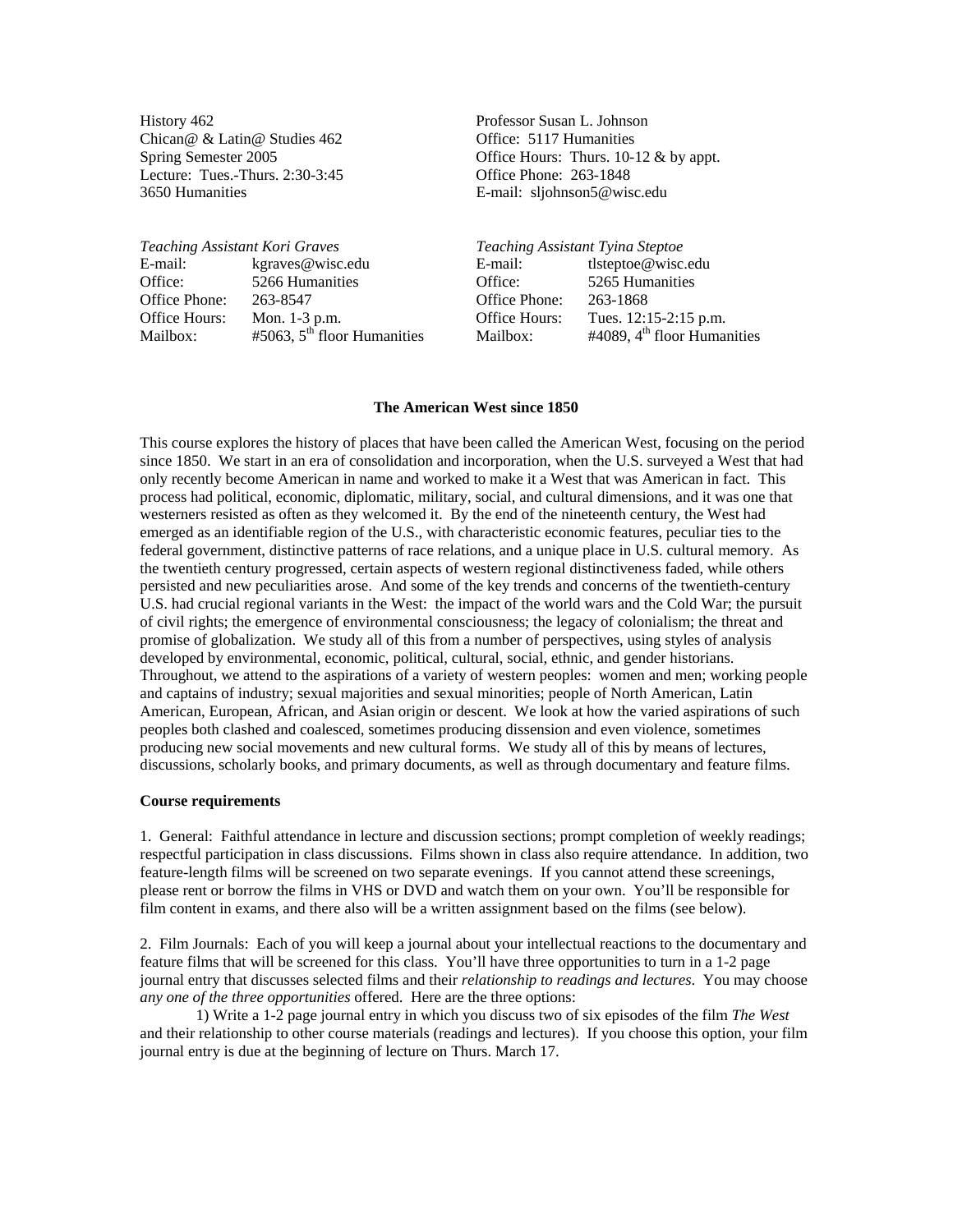2) Write a 1-2 page journal entry in which you discuss the two documentary films *Forbidden City, U.S.A.* and *The Times of Harvey Milk* and their relationship to other course materials (readings, lectures, and other films). If you choose this option, your film journal entry is due at the beginning of lecture on Tues. April 26.

3) Write a 1-2 page journal entry in which you discuss the two feature films screened for this class, *High Noon* and *Smoke Signals*, and their relationship to other course materials (readings, lectures, and other films). If you choose this option, your film journal entry is due at the beginning of lecture on Tues. May 3.

Remember, you need to *turn in only one of these three journal entries*. You will receive extra credit toward your course participation grade if you turn in more than one. These journal entries can be word-processed or handwritten. They won't be graded, but they will be marked using  $a +$ ,  $\checkmark$ , - system, and these marks will be used to help determine your course participation grade.

3. Papers: You will write two papers for this class, a brief 2-page paper on assigned primary sources, and a longer 5-page paper on one of the three single-author books assigned to the class as a whole. Both papers are designed to give you hands-on experience with the building blocks of history, that is, original primary source materials.

a. First paper: Two pages, double-spaced. This paper will give you a chance to consider in depth one week's primary source readings from The West in the History of the Nation. Please note that the chapters for this paper appear *not* in volume 2 of this book, which you have purchased, but in volume 1, which is not assigned in this class. Instead, you will be purchasing a photocopy of these chapters at Bob's Copy Shop at Randall Tower, 1314 West Johnson. The assigned chapters are: Chapter 13, "The Sectional Crisis: The West Divides the Nation," and Chapter 14, "The Civil War: Bringing the Battlefront to the West." You'll choose at least two of the primary sources in these chapters and analyze the different points of view of the sectional conflict in the West represented by each. Your paper will be due at the beginning of lecture on Tues. Feb. 1.Papers must be word-processed or typed, double-spaced, with standard one-inch margins. Late papers will be accepted without penalty only if you negotiate an alternative due date with your teaching assistant at least *48 hours prior to the due date* specified here. Otherwise, late papers will drop by one-half of a grade for each day that they are late.

b. Second paper: Five pages, double-spaced. You'll receive detailed guidelines for this paper early in the semester. This paper will be written individually, but there will be teamwork involved in your initial research. For this paper, you'll use as your starting point one of the three single-author books assigned to the class as a whole: Cronon, Nature's Metropolis; Montejano, Anglos and Mexicans; or Mercier, Anaconda. We'd like to have roughly equal numbers of students writing on each of these books. So during the first week of class, we'll ask you to designate your top two book choices, and then we'll divide the class into three similarly sized groups, each one assigned to a different book. We'll make every effort to assign you one of the two books you've chosen. The three mega-groups (each assigned one of the three books) will have time in class to organize themselves into smaller research teams (we suggest 2-4 students on each team). Each research team will then plan a research strategy for identifying primary source materials relevant to the book assigned. These primary sources should be found in libraries on campus. The research teams from each mega-group will report on the primary sources they've found during the class period in which we'll be discussing the book assigned to that mega-group (Nature's Metropolis, Thurs. Feb. 17; Anglos and Mexicans, Tues. April 5; Anaconda, Tues. April 26). Meanwhile, each individual should be deciding on one or two of the primary sources identified to use in the preparation of his or her individual paper. The actual paper, then, will be both a review of the book and an exploration of how the author uses primary sources to make a historical argument. You'll use the source(s) you've chosen to demonstrate in detail how the author makes use of primary materials. Your paper will be due at the beginning of lecture a week after the book you've read is discussed in class (Nature's Metropolis, Thurs. Feb. 24; Anglos and Mexicans, Tues. April 12; Anaconda, Tues. May 3). Papers must be wordprocessed or typed, double-spaced, with standard one-inch margins. Late papers will be accepted without penalty only if you negotiate an alternative due date with your teaching assistant at least *48 hours prior to the due date* specified here. Otherwise, late papers will drop by one-half of a grade for each day that they are late.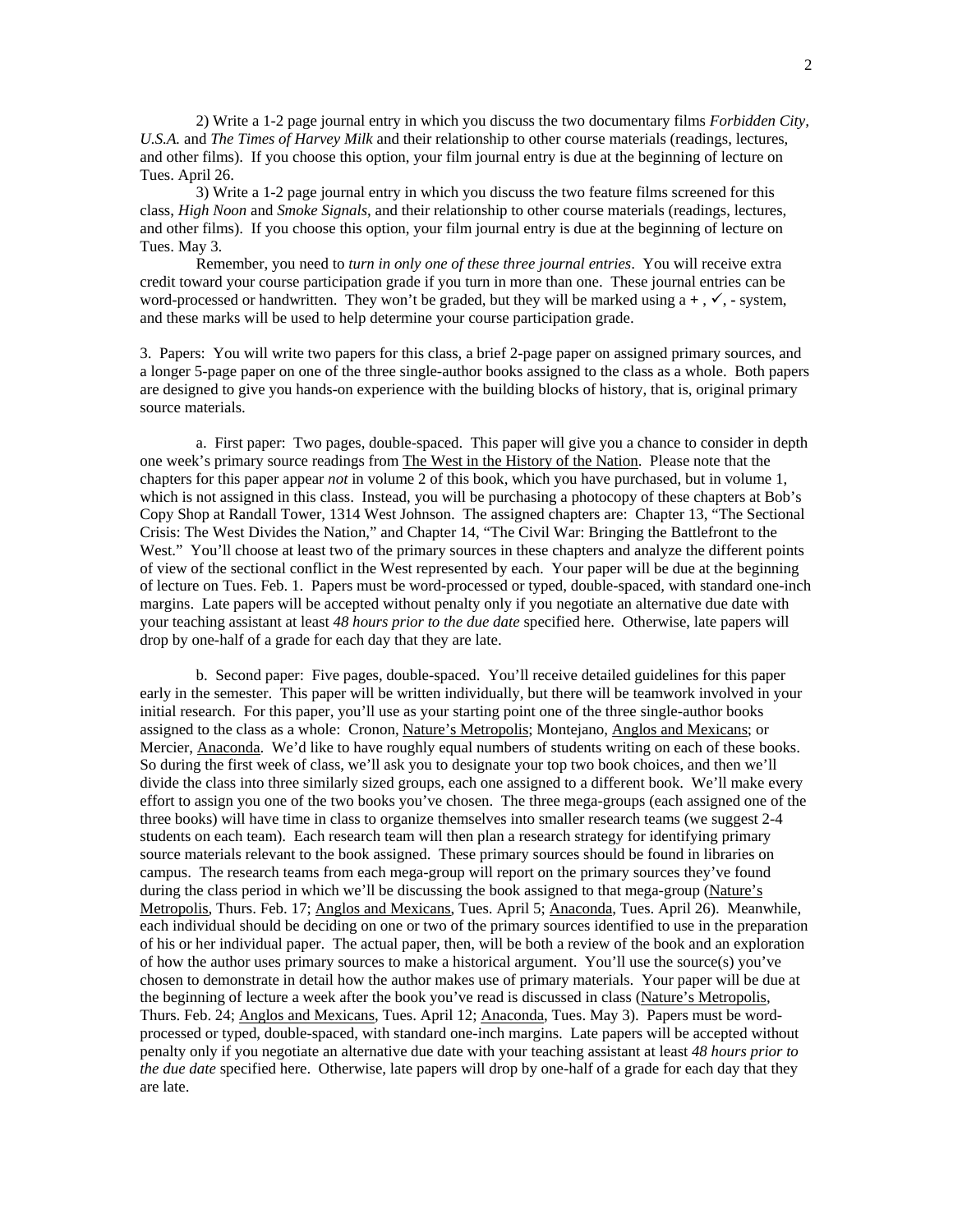4. Exams: There will be two take-home essay exams, a Midterm and a Final. We will not give out exam questions prior to the dates specified here under any circumstances. The Midterm questions will be handed out at the end of lecture on Thurs. March 3, and your answers must be handed in at the beginning of lecture on Thurs. March 10. There will be no formal lecture on Tues. March 8, but the professor and teaching assistants will be available in the classroom to answer any questions you have about the midterm. The Final questions will be handed out at the end of lecture on Tues. May 3, and your answers must be handed in between 10:05 a.m. and 12:05 p.m. on Thurs. May 12--that is, during the regularly scheduled final exam period for this course. There will be no formal lecture on Thurs. May 5, but the professor and teaching assistants will be available in the classroom to answer any questions you have about the midterm. Midterm and Final exams must be word-processed or typed, double-spaced, with standard one-inch margins, and they may not exceed the page limits established. You are to work individually and independently on these exams; evidence of collaboration will result in automatic failure. Late exams will not be accepted (no exceptions made for computer difficulties or transportation problems).

## **Grades**

Your final grade will be determined using the following formula:

| Course participation | 20% |
|----------------------|-----|
| First paper          | 10% |
| Second paper         | 25% |
| Midterm exam         | 20% |
| Final exam           | 25% |

From time to time, you may be given the chance to enhance your course participation grade by attending a campus event relevant to the history of the American West and writing up a one-page response paper that relates that event to course content. Please check with your instructor to make sure an event that interests you is sufficiently relevant to course content before writing such a paper and turning it in.

## **Readings**

The following books are required for all students. They are available for purchase at the University Book Store, and are on reserve at College Library in Helen C. White Hall:

- William Deverell and Anne Hyde, eds., *The West in the History of the Nation: A Reader*, Vol. 2, *Since 1865* (Boston: Bedford/St. Martin's, 2000).
- William Cronon, *Nature's Metropolis: Chicago and the Great West* (New York: W.W. Norton, 1992).
- David Montejano, *Anglos and Mexicans in the Making of Texas, 1836-1986* (Austin: University of Texas Press, 1987).
- Laurie Mercier, *Anaconda: Labor, Community, and Culture in Montana's Smelter City* (Urbana: University of Illinois Press, 2001).
- There is also a small required course pack available for purchase at Bob's Copy Shop at Randall Tower, 1314 W. Johnson St. This course pack consists of two chapters from Vol. 1 of *The West in the History of the Nation*. If you took History 461 last semester and still have this book, you will not need to purchase the course pack. A copy of the course pack is also on reserve at College Library in Helen C. White Hall.
- The following book is *not required*, but it is *ever-so-highly recommended*. Those of you who purchase it at the University Book Store or elsewhere may well find it to be a book you'll be happy to have on your bookshelf for years to come. Still, it is quite expensive, so you might consider either sharing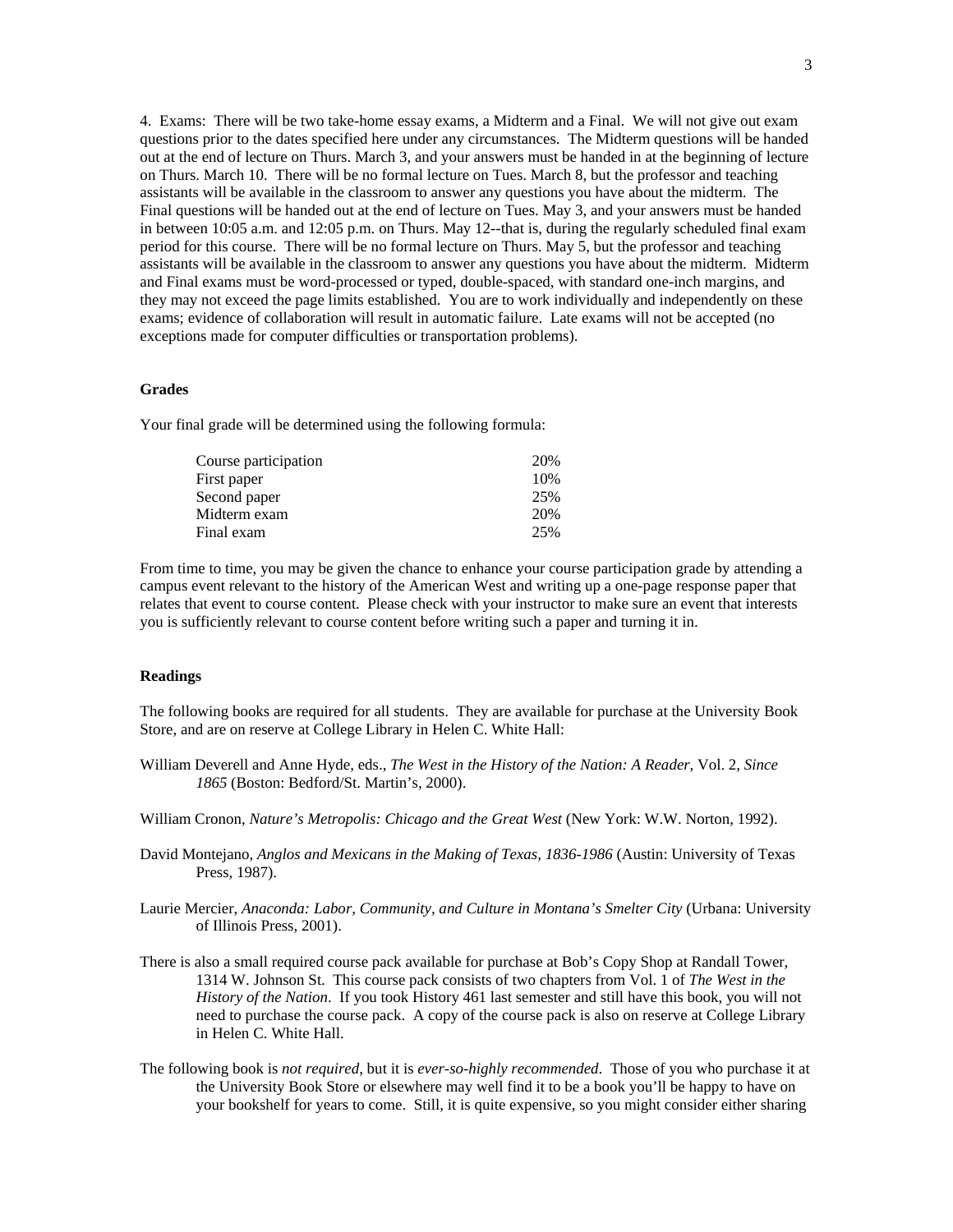with a classmate or using one of the copies on reserve at College Library in Helen C. White Hall. None of the assignments in this book are actually required, but once you start reading them, you might get hooked. This is no boring compendium of useless facts, but rather a curious collection of brief, readable essays on an extraordinary range of topics written by some of the leading practitioners in the field of western history. Why did the Pony Express last only a year? Why did Kansas bleed? What do colleges and universities have to do with nineteenth-century land policy? Why do blue jeans have copper rivets? Why did women gain voting rights first in the West? What's a Wobbly? Who said, "raise less corn and more hell"? Who performed in the Wild West show? Why is Wounded Knee twice famous in western history? Who is Ada Deer and why are we so fortunate she is affiliated with UW-Madison? When *Dances With Wolves* won an Oscar in 1990, how long had it been since a western won the award? What is the "new western history"? You'll find the answers here:

Howard Lamar, ed., *The New Encyclopedia of the American West* (New Haven, Conn.: Yale University Press, 1998). [Abbreviated as NEAW in syllabus.]

## **Calendar and Assignments**

## *Week 1*

| Tues. Jan. 18:  | Course Introduction                                                                                 |
|-----------------|-----------------------------------------------------------------------------------------------------|
| Thurs. Jan. 20: | Making the West American                                                                            |
| Reading:        | The West, Introduction, pp. xv-xvii<br>Nature's Metropolis, Preface & Prologue, pp. xiii-xvii, 5-19 |
|                 | $NFAW:$ physiography of the $I.S.$ Indians of California of Texas, of                               |

NEAW: physiography of the U.S.; Indians of California, of Texas, of the Great Basin, of the Great Plains, of the Northwest, of the Southwest; see also entries for various Native nations, tribes, & confederacies, such as Sioux (Dakota, Lakota), Ute, "Five Civilized Tribes," Pueblo, Cheyenne & Arapaho, Apache, Navajo, Modoc & Klamath; Indian languages; Texas, annexation of; Oregon controversy; Mexican War; Treaty of Guadalupe Hidalgo; Gadsden Purchase; frontier theory; Turner, Frederick Jackson; western history, 1970s-90s; Chicago; Wisconsin; environmental history of the West

### *Week 2*

| Tues. Jan. $25$ :  | Incorporating the West                                                                                         |
|--------------------|----------------------------------------------------------------------------------------------------------------|
| Thurs. Jan. $27$ : | <i>The West, part 4, Death Runs Riot</i>                                                                       |
| Reading:           | Course pack (from The West, vol. 1, Chaps. 13 & 14, pp. 266-311)<br>Nature's Metropolis, Chaps. 1-2, pp. 23-93 |

NEAW: Compromise of 1850; California (up through American conquest & the Calif. gold rush); telegraph; transportation, overland; stagecoach; Russell, Majors & Waddell; Overland Mail Co.; Pony Express; Wells, Fargo & Co.; Kansas-Nebraska issue; popular sovereignty; Utah expedition of 1857-58; Latter Day Saints; polygamy; Civil War in the West; Cortina, Juan; Chivington, John; Fetterman massacre; Sand Creek massacre; Washita, battle of; Cheyenne & Arapaho Indians; Cheyenne & Arapaho war; Bent brothers; Sioux (Dakota, Lakota) Indians; vigilantism; law & order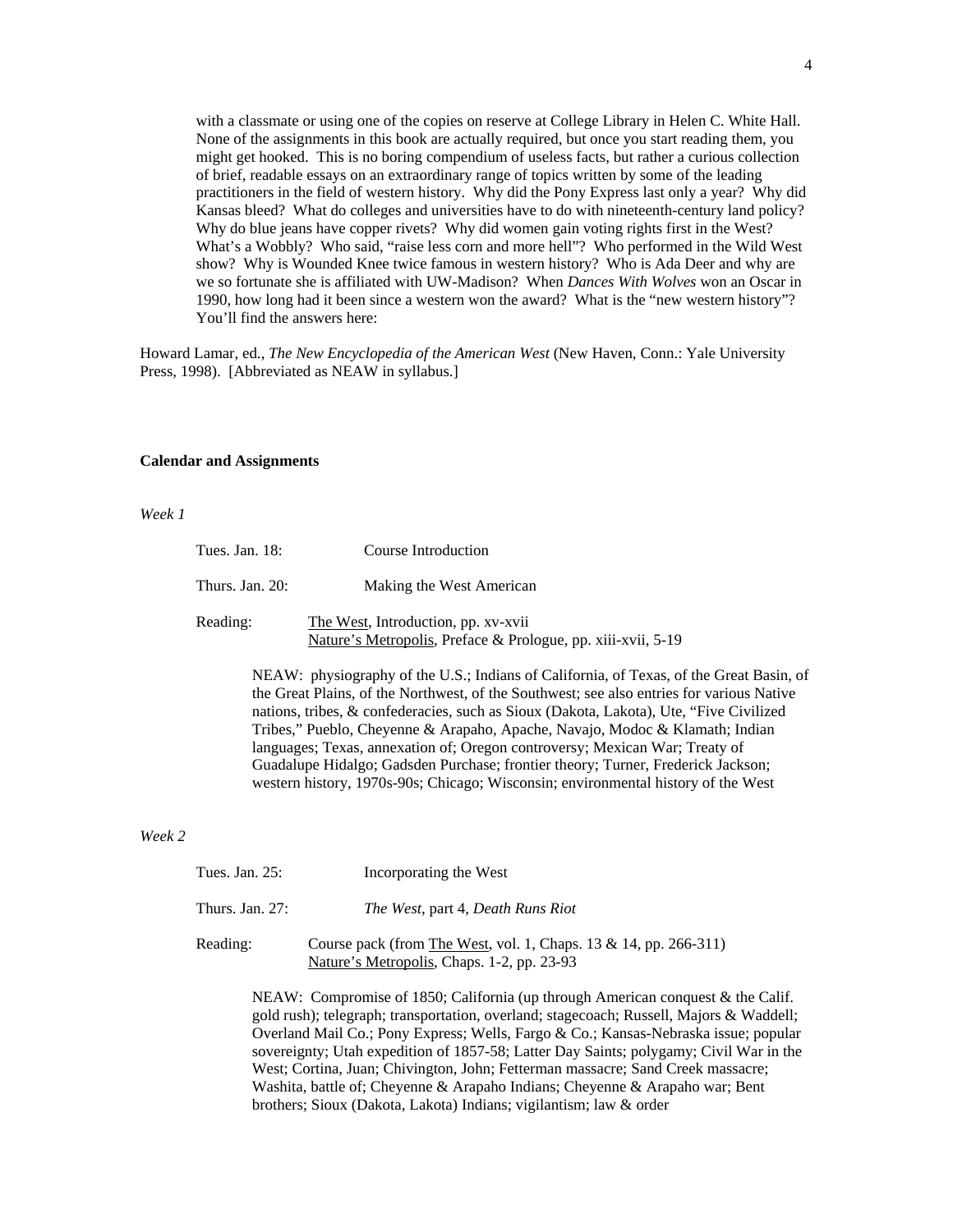# *Week 3*

| Tues. Feb. $1:$ | Special presentation on finding primary sources<br>David Null, University Archivist<br>First paper due in lecture |
|-----------------|-------------------------------------------------------------------------------------------------------------------|
| Thurs. Feb. 3:  | The West, part 5, Grandest Enterprise Under God                                                                   |
| Reading:        | Nature's Metropolis, Chaps. 3-5, pp. 97-259                                                                       |

NEAW: Central Pacific Railroad; Union Pacific Railroad; railroad land grants; transcontinental railroad surveys; railroads; buffalo; immigration; Chinese Americans; Chinese immigration; Irish immigration; cattle industry; cattle towns; Homestead Act

## *Week 4*

| Tues. Feb. 8:   | Mining the West                                                              |  |
|-----------------|------------------------------------------------------------------------------|--|
| Thurs. Feb. 10: | The West, part 6, Fight No More Forever                                      |  |
| Reading:        | The West, Chap. 2, pp. 22-45<br>Nature's Metropolis, Chaps. 6-7, pp. 263-340 |  |

NEAW: gold and silver rushes; Daly, Marcus; boomtowns; mining towns; Denver; mining, metal; mining law; mining engineer; prostitution; Black Hills; Indian wars, 1865- 91; U.S. Indian policy (1860-1900); Little Big Horn, battle of; Nez Perce War; Sitting Bull; Chief Joseph; Custer, George Armstrong

# *Week 5*

| Tues. Feb. 15:    | Creating the Range                                                                                                                                                    |
|-------------------|-----------------------------------------------------------------------------------------------------------------------------------------------------------------------|
| Thurs. Feb. $17:$ | discussion of Nature's Metropolis                                                                                                                                     |
| Reading:          | The West, Chap. 3, pp. 46-67, except #13, "An African American Community,"<br>pp. 59-63 (read this next week)<br>Nature's Metropolis, Chap. 8 & Epilogue, pp. 341-385 |

NEAW: cities, growth of; land policy, 1780-1896; Timber Culture Act; public domain; sod house; agricultural expansion; colleges & universities; Powell, John Wesley; sheep ranching; Basques; Navajo Indians; Navajo weaving; bonanza farming; wheat production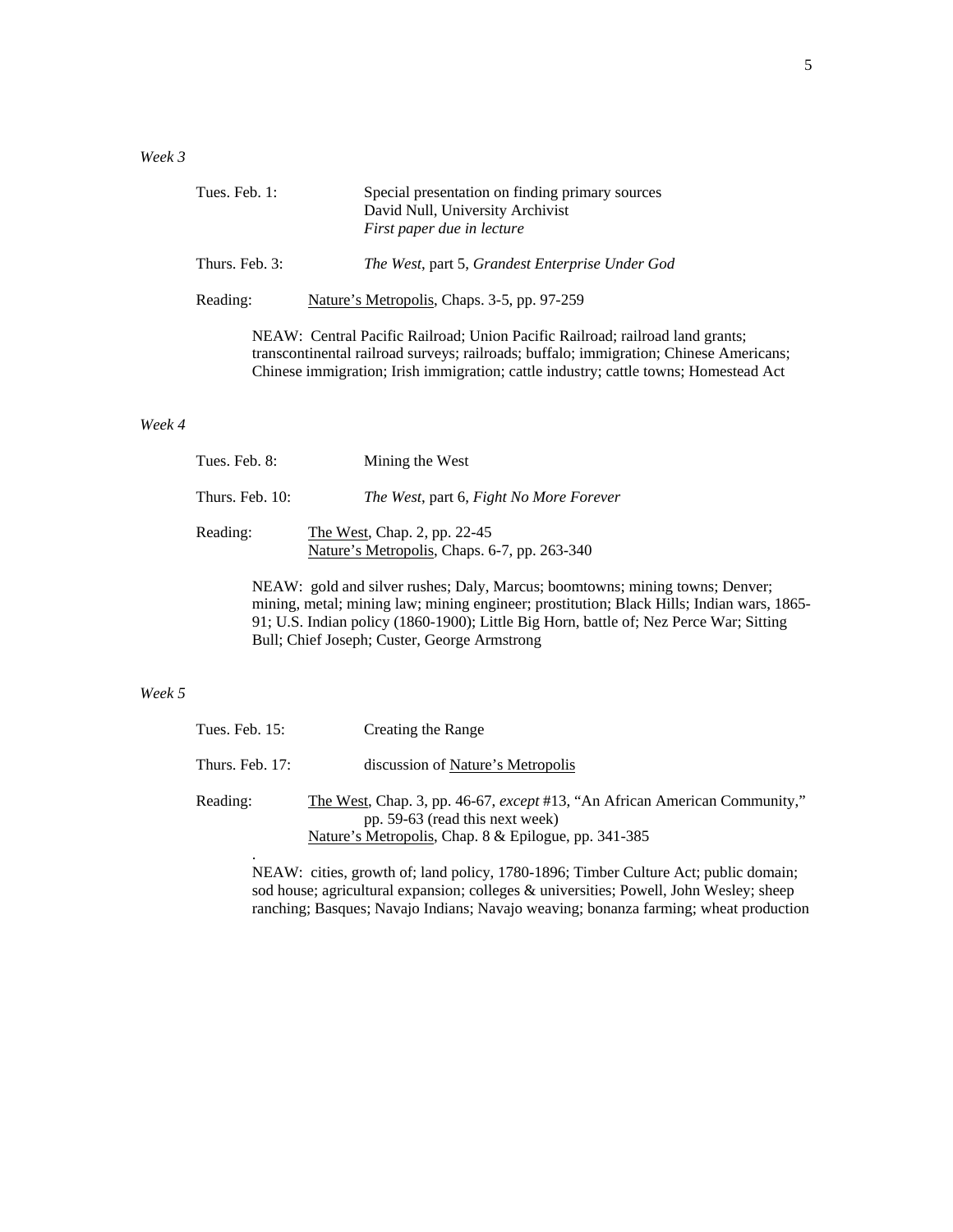|        | Tues. Feb. 22:  | All-American Men?                                                                                                                                                                                                                                                                                                     |
|--------|-----------------|-----------------------------------------------------------------------------------------------------------------------------------------------------------------------------------------------------------------------------------------------------------------------------------------------------------------------|
|        | Thurs. Feb. 24: | <i>The West, part 7, Geography of Hope</i><br>Nature's Metropolis papers due in lecture                                                                                                                                                                                                                               |
|        | Reading:        | The West, Chap. 1, pp. 2-21, plus Chap. 3, #13, "An African American<br>Community," pp. 59-63                                                                                                                                                                                                                         |
|        |                 | NEAW: men & manhood in western history; Paul Bunyan; lumber industry; lumberjack;<br>cowboy; cowboy clothing; women in western history; woman suffrage; African<br>Americans on the frontier; Edmunds Acts; Chinese, riots against; barbed wire; Dawes<br>Severalty Act; Oklahoma; Ghost Dance; Wounded Knee massacre |
| Week 7 |                 |                                                                                                                                                                                                                                                                                                                       |
|        | Tues. March 1:  | An Army of Women                                                                                                                                                                                                                                                                                                      |

MIDTERM EXAM QUESTIONS HANDED OUT

*NOTE: no discussion section meetings this week* 

Thurs. March 3: *The West*, part 8, *Ghost Dance*

### *Week 8*

| Tues. March 8:   | work on exams; professor and TAs available for consultation        |
|------------------|--------------------------------------------------------------------|
| Thurs. March 10: | The West, part 9, One Sky Above Us<br>MIDTERM EXAMS DUE IN LECTURE |

*NOTE: no discussion section meetings this week*

## *Week 9*

| Tues. March 15:  | Protesting the West Agrarian                                                 |
|------------------|------------------------------------------------------------------------------|
| Thurs. March 17: | Protesting the West Industrial<br>option #1 film journal due in lecture      |
| Reading:         | The West, Chap. 4-5, pp. 68-111<br>Anglos and Mexicans, Chaps. 1-4, pp. 1-99 |

NEAW: agrarian movements; Greenback Party; Populism; Populism in the Mountain West; Lease, Mary Elizabeth; Bryan, William Jennings; election of 1892; election of 1896; silver issue; coal mining; copper mining; Cripple Creek strikes; Waite, Davis; Western Federation of Miners; Industrial Workers of the World; labor movement; Texas; Texas Rangers; King Ranch; Mexican Americans

*Week 10 SPRING BREAK!!!*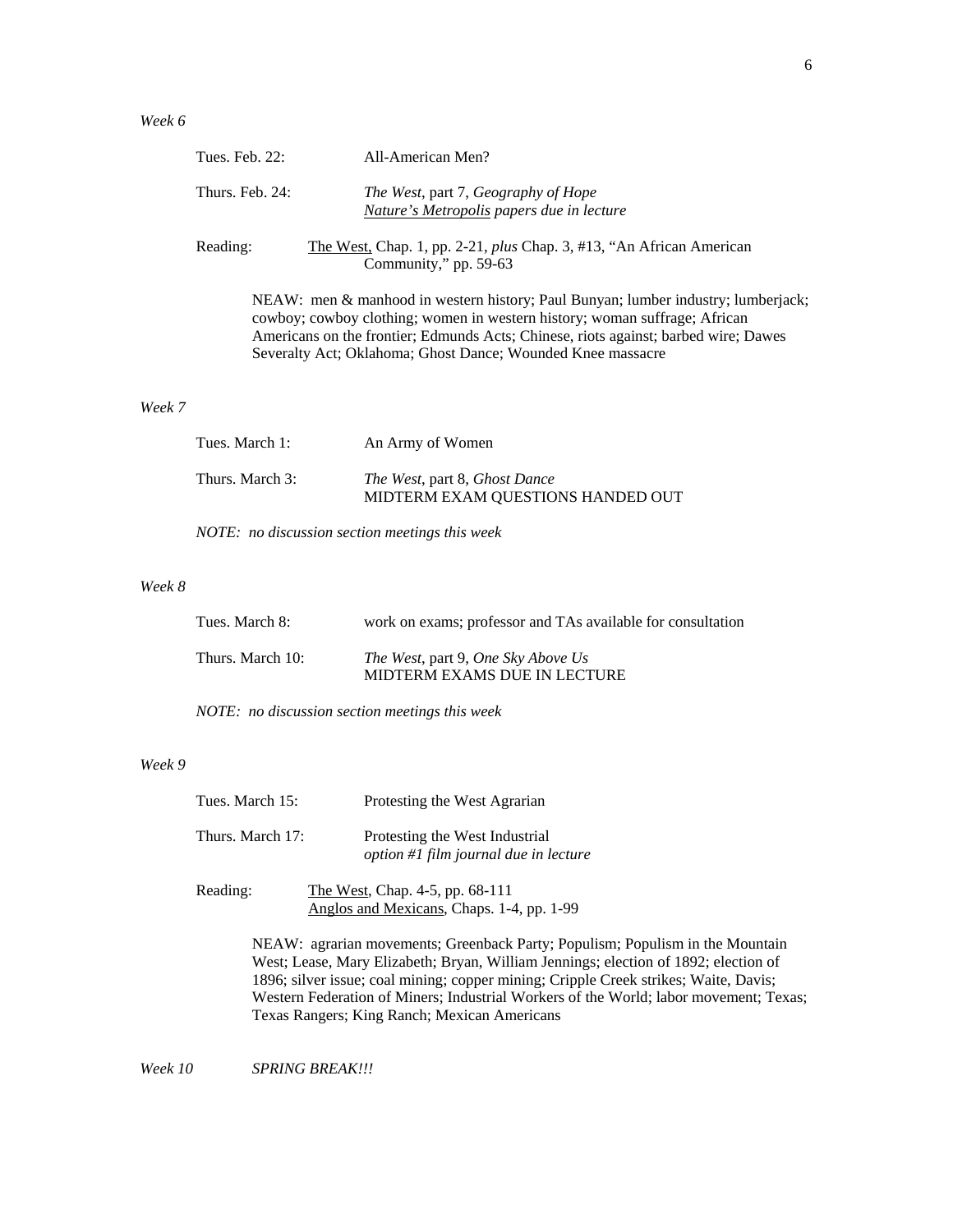| Tues. March 29:  | Water, Woods, and Wilderness                                                      |
|------------------|-----------------------------------------------------------------------------------|
| Thurs. March 31: | Oil, Soil, and Dust                                                               |
| Reading:         | The West, Chaps. 6-7, pp. 112-147<br>Anglos and Mexicans, Chaps. 5-9, pp. 103-219 |

NEAW: conservation movement; Muir, John; Carey Act; Newlands Reclamation Act; Taylor Grazing Act; cattle industry in the  $20<sup>th</sup>$  century; reclamation & irrigation; water in the trans-Mississippi West; California, water & the environment; Pinchot, Gifford; Roosevelt, Theodore; Boone & Crockett Club; wilderness; national parks and monuments; National Park Service; Yellowstone National Park; Yosemite National Park; tourist travel; petroleum industry; dust bowl; California, the Great Depression; Okies; Steinbeck, John

### *Week 12*

| Tues. April 5: |                 | discussion of Anglos and Mexicans                                                              |  |
|----------------|-----------------|------------------------------------------------------------------------------------------------|--|
|                | Thurs. April 7: | Constructing the Wild West                                                                     |  |
|                |                 | NOTE: Thurs. evening, special screening of film "High Noon," TBA                               |  |
|                | Reading:        | The West, Chaps. 8-9, pp. 148-187<br>Anglos and Mexicans, Chaps. 10-13 & Appendix, pp. 220-320 |  |

NEAW: Wild West Show; rodeo; Cody, Buffalo Bill; Calamity Jane; dime novels; novel, western; Grey, Zane; L'Amour, Louis; Wister, Owen; Remington, Frederic; Russell, Charles; artists of Taos and Santa Fe; Luhan, Mabel Dodge; O'Keefe, Georgia; Benton, Thomas Hart (1889-1975); Cather, Willa; Austin, Mary; Wilder, Laura Ingalls; Cortez, Gregorio; films, western; motion picture industry; Wayne, John; radio & television, westerns on; Civilian Conservation Corps

### *Week 13*

| Tues. April 12:  | Internments, Terminations, and the Roots of Resistance<br>Anglos and Mexicans papers due in lecture |
|------------------|-----------------------------------------------------------------------------------------------------|
| Thurs. April 14: | Forbidden City, U.S.A.                                                                              |
| Reading:         | The West, Chaps. 10-11, 188-223<br>Anaconda, Introduction & Chaps. 1-3, pp. 1-113                   |

NEAW: U.S. Indian policy (1900 to present); Indian Affairs, Bureau of; Collier, John; Wheeler-Howard Act; Navajo Indians; Deer, Ada; Kaiser, Henry; Japanese Americans; Japanese immigration; California, World War II & Japanese American internment; aerospace industry; uranium mining; Los Alamos, N.M.; Nevada Proving Ground; roads & highways; Montana